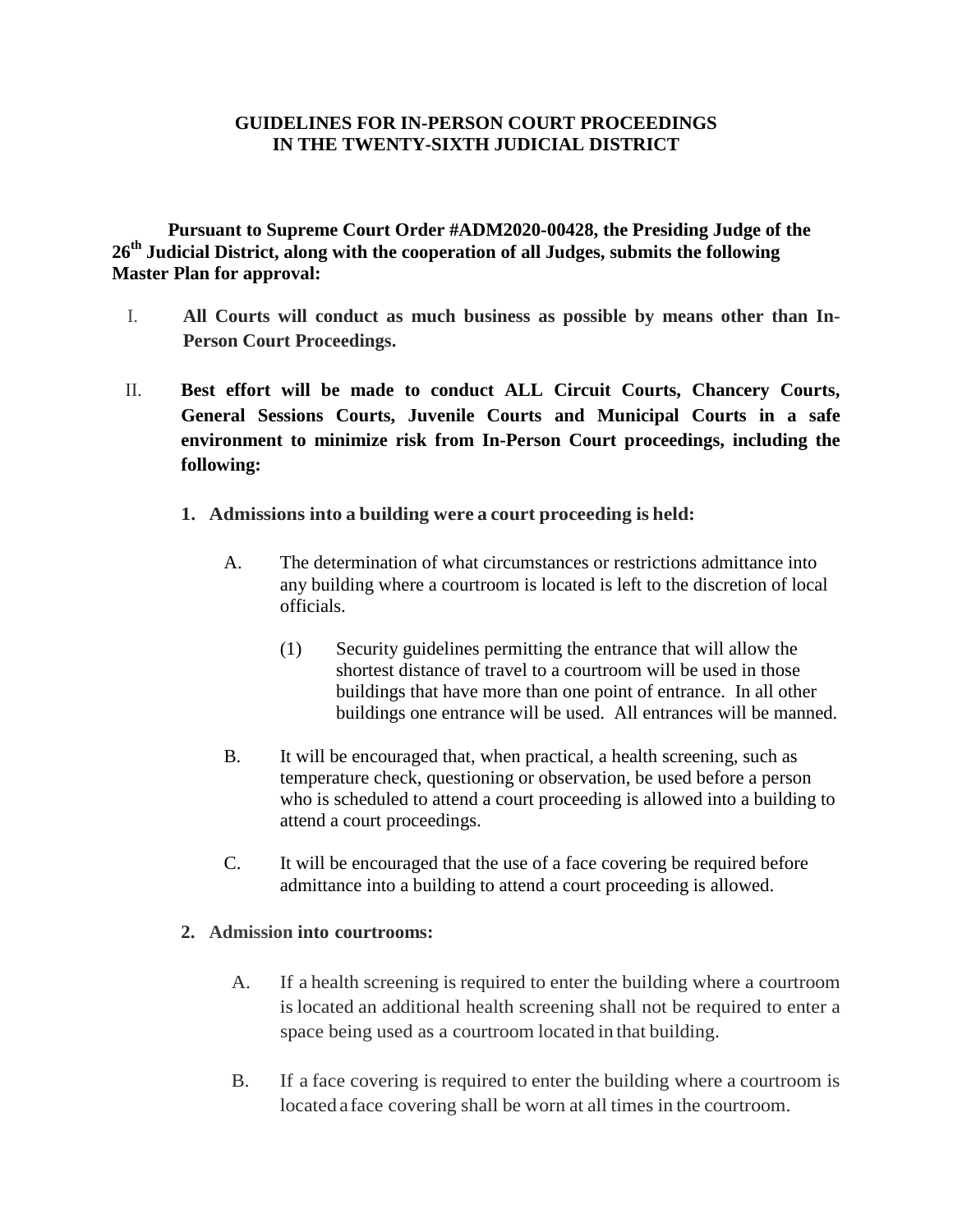- C. Face coverings and personal protection equipment will be allowed to be worn in any courtroom by those who choose to wear them.
- D. Local officials will determination the safest route to be taken to enter and exit a courtroom.
	- (1) If practical, the closest points should be used for these routes.
	- (2) If practical, different entrance and exit points should be used.

## **3. In-person proceedings:**

- A. The Incarcerated.
- (1) Local jails:
	- (a) Inmates incarcerated at the local jails are to be transported to attend a court proceeding and shall wear face covering. Those who are incarcerated shall avoid contact with those defendants not incarcerated.
		- (i) Exceptions can be made at the discretion of the Sheriff.
		- (ii) Exceptions must be approved by the Presiding Judge.
- (2) Tennessee Department of Corrections (TDOC):
	- (a) Inmates incarcerated at a facility operated by the TDOC may be transported to a courtroom at the discretion and under the guidelines of the TDOC.
		- (i) A proceeding involving such an inmate shall be scheduled to begin at least 15 minutes after a preceding proceeding has ended and set to end at least 15 minutes before a subsequent proceeding is scheduled to begin.
		- (ii) Proceedings involving inmates who are transported at the same time andinthesame transport vehiclemay be scheduled to occur at the sametime.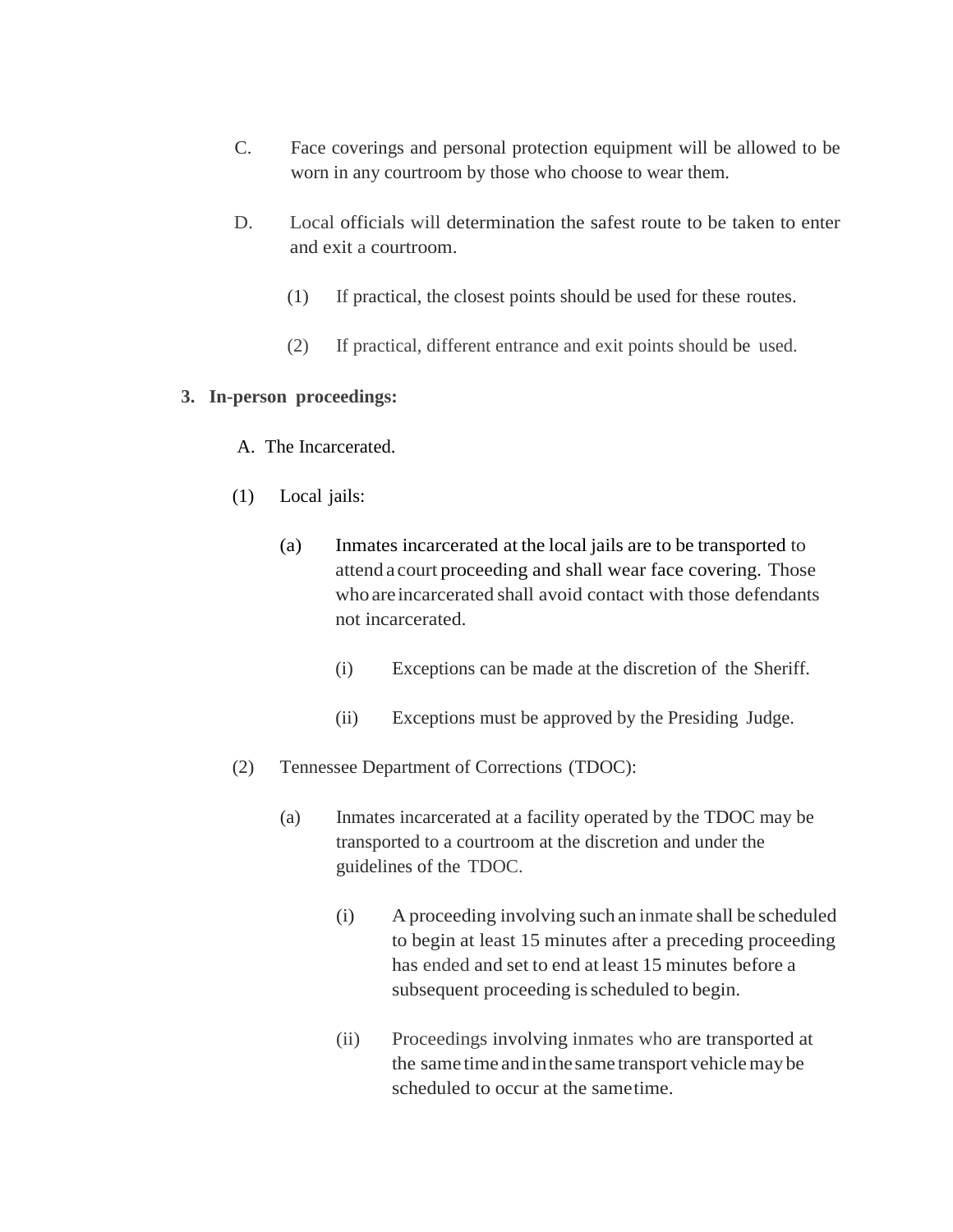- B. Those who may attend court proceedings:
- (1) Attendance at in-person court proceedings will be limited to the parties, their counsel, court personnel, and witnesses.
	- $(a)$  Witnesses shall be kept out of the courtroom until called to testify and thenshallimmediatelyexitthecourtroomwhentheir testimonyends.
		- (i) It will be encouraged that witnesses who have no other business to conduct in the building where a courtroom is located be denied entrance into that building until they are called to testify.
	- (b) Exceptions to those who may attend an individual court proceeding can be made on a case by case basis by the Judge.
	- (c) A care-giver for a party or witness may accompany the person for whom they provide care to the court proceeding.
		- (i) Examples include but are not limited to: a parent of a minor child who is a party or witness; or a person who provides medical care or assistance with mobility to a person who is a party or witness.
	- (d) Signs announcing who will be allowed to attend a court proceeding should be posted outside the building entrance.
- C. Number allowed in a courtroom:

.

- (1) The number of people allowed into a courtroom at any one time is limited to 10, excluding the Judge, court personnel, witness and security.
- D. Seating:
- (1) Seating shall be at locations designated by local officials in accordance with guidelines recommend by the State of Tennessee or the CDC.
- E. Social distancing and management in courtroom: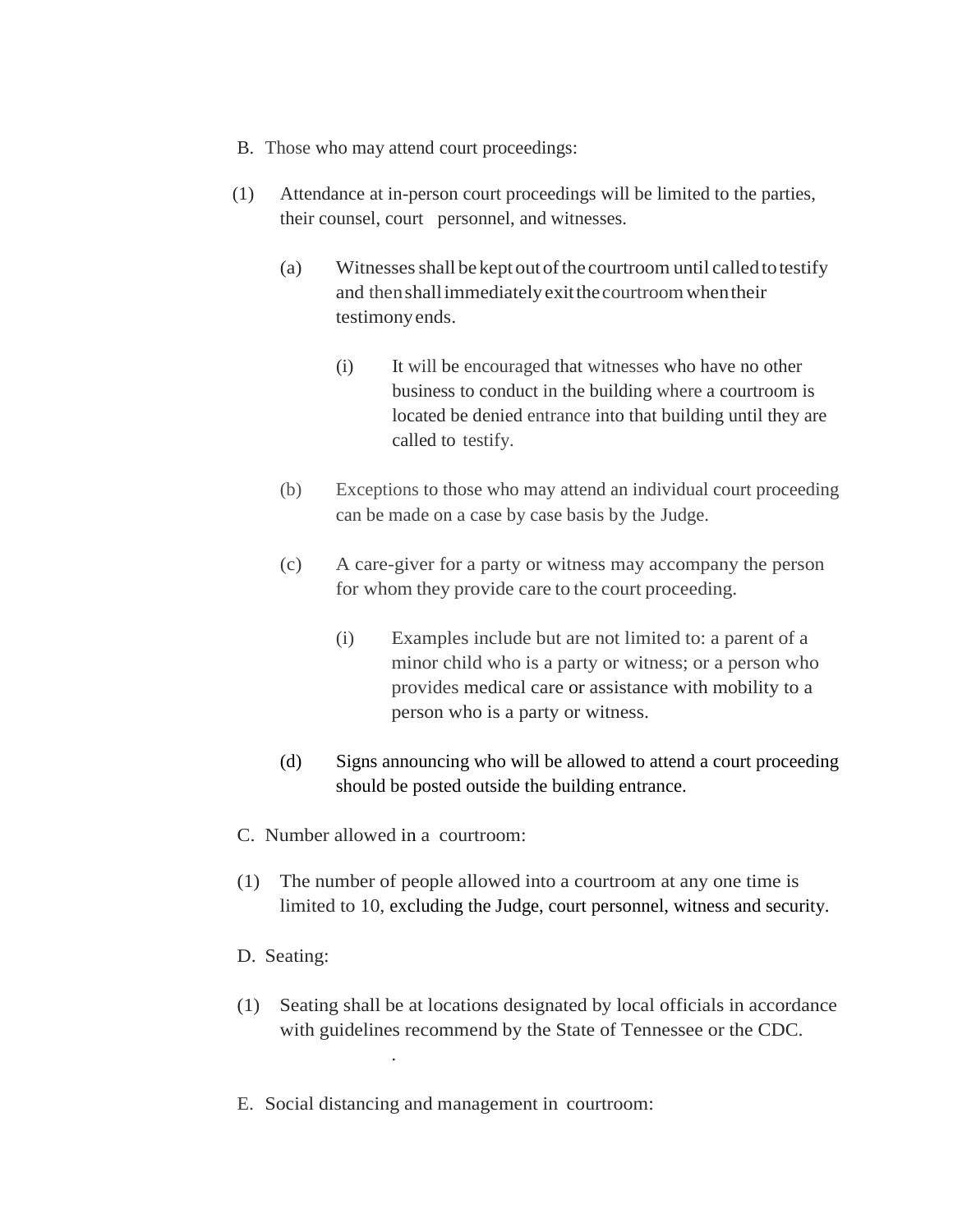- (1) Social distancing distances will be based on the distances recommended by the State of Tennessee or the CDC.
- (2) Management of social distancing in the courtroom will be the responsibility of the Judge and security personnel.
- F. Court times:
- (1) When necessary court times will be staggered to limit the number of people in the courtroom.
	- (a) Staggering of court times will be at the discretion of each Judge.
		- (i) If an attorney has multiple cases set on one day every effort will be made to group that attorney's cases into one setting time.
		- (ii) Parties or attorneys will not be allowed into the courtroom until the time their case is set to be heard.
		- (iii) A court docket that includes the names of the parties, counsels, and the time set for each case will be provided each day to local officials. This docket is to be used to regulate entrance into the building.

## **4. Miscellaneous:**

- A. Any common area in a building where a party to a court proceeding could touch, such as a hand rail, door handle, elevator button, etc. should be cleaned by maintenance crews frequently throughout the day. Common areas in the courtrooms, such as podiums, the parties' tables, door handles, etc., will be cleaned more frequently.
- B. Understanding that public access to the court is of utmost importance to the public and our judicial system, one location in every courtroom will be reserved for media, and one member of the media will be allowed into court proceedings on a first come basis. Current media credentials shall be presented before access